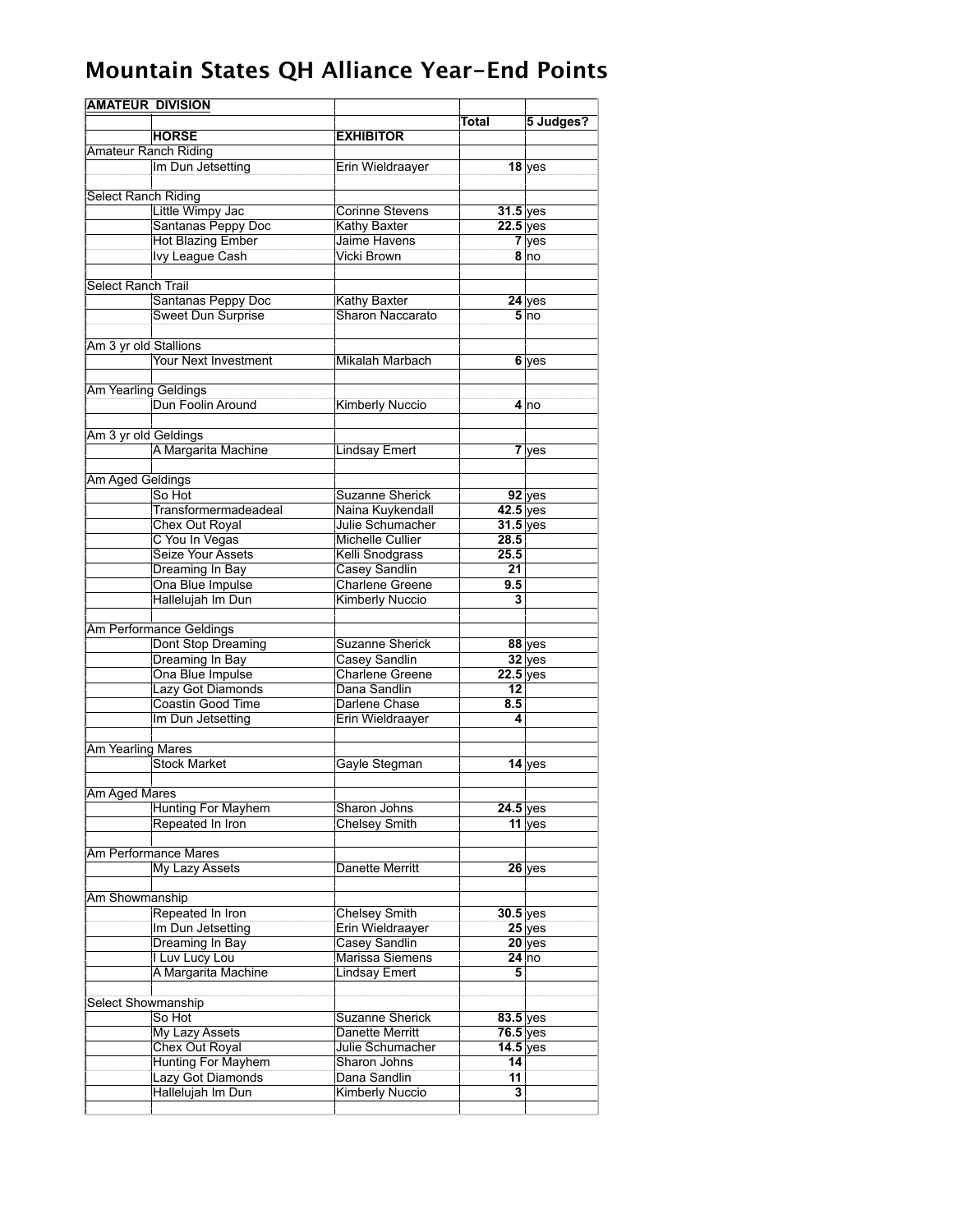| Am Hunter Under Saddle |                                     |                                                |              |           |  |
|------------------------|-------------------------------------|------------------------------------------------|--------------|-----------|--|
|                        | Dreaming In Bay                     | Casey Sandlin                                  | $29.5$ yes   |           |  |
|                        | Repeated In Iron                    | <b>Chelsey Smith</b>                           |              | $10$ yes  |  |
|                        | I Luv Lucy Lou                      | Marissa Siemens                                |              | 4 no      |  |
|                        |                                     |                                                |              |           |  |
|                        | Select Hunter Under Saddle          |                                                |              |           |  |
|                        | Dont Stop Dreaming                  | <b>Suzanne Sherick</b>                         | $79.5$ yes   |           |  |
|                        |                                     |                                                |              |           |  |
| Am Hunt Seat Eq.       |                                     |                                                |              |           |  |
|                        | Dreaming In Bay                     | Casey Sandlin                                  |              | 2 no      |  |
|                        |                                     |                                                |              |           |  |
| Select Hunt Seat Eq.   |                                     |                                                |              |           |  |
|                        | Dont Stop Dreaming                  | <b>Suzanne Sherick</b>                         |              | $25$ yes  |  |
| Am Trail               |                                     |                                                |              |           |  |
|                        | Im Dun Jetsetting                   | Erin Wieldraayer                               |              | $24$ yes  |  |
|                        |                                     |                                                |              |           |  |
| Select Trail           |                                     |                                                |              |           |  |
|                        | Dont Stop Dreaming                  | <b>Suzanne Sherick</b>                         | 89.5 yes     |           |  |
|                        | My Lazy Assets                      | Danette Merritt                                |              | $81$ yes  |  |
|                        | Amazin                              | Janette Ames                                   |              | $73$ yes  |  |
|                        | In Zippos Image Too                 | Kathy Neal                                     | 60.5         |           |  |
|                        | <b>Uf Certain Gold</b>              | Jeannie Nicholson                              | 35.5         |           |  |
|                        | Lazy Got Diamonds                   | Dana Sandlin                                   | 5            |           |  |
|                        |                                     |                                                |              |           |  |
| Am Western Pleasure    |                                     |                                                |              |           |  |
|                        | Repeated In Iron                    | <b>Chelsey Smith</b>                           |              | $15$ yes  |  |
|                        | <b>Coastin Good Tiime</b>           | Sarah Hart                                     | 6.5 no       |           |  |
|                        |                                     |                                                |              |           |  |
|                        | Select Western Pleasure             |                                                |              |           |  |
|                        | Ona Blue Impulse                    | <b>Charlene Greene</b>                         | $78.5$ yes   |           |  |
|                        | <b>My Lazy Assets</b>               | Danette Merritt                                |              | $70$ yes  |  |
|                        | <b>Notice Zippos Lily</b><br>So Hot | <b>Kathy Spencer</b><br><b>Suzanne Sherick</b> | 37.5         | 47 yes    |  |
|                        | One Rockin Goodbar                  | <b>Teri Suiter</b>                             | 36           |           |  |
|                        | Dont Stop Dreaming                  | <b>Suzanne Sherick</b>                         | 20           |           |  |
|                        | My Rosie Interest                   | Vicki Brown                                    | 12.5         |           |  |
|                        | Lazy Got Diamonds                   | Dana Sandlin                                   | 6            |           |  |
|                        |                                     |                                                |              |           |  |
| Am Horsemanship        |                                     |                                                |              |           |  |
|                        | Im Dun Jetsetting                   | Erin Wieldraayer                               | $18.5$ yes   |           |  |
|                        | Repeated In Iron                    | <b>Chelsey Smith</b>                           | $17.5$ yes   |           |  |
|                        | <b>Dreaming In Bay</b>              | Casey Sandlin                                  |              | 9 yes     |  |
|                        | I Luv Lucy Lou                      | Marissa Siemens                                | $13.5$ no    |           |  |
|                        |                                     |                                                |              |           |  |
| Select Horsemanship    |                                     |                                                |              |           |  |
|                        | Dont Stop Dreaming                  | <b>Suzanne Sherick</b>                         |              | $75$ yes  |  |
|                        | In Zippos Image Too                 | Kathy Neal                                     |              | 67 yes    |  |
|                        | So Hot                              | <b>Suzanne Sherick</b>                         |              | $36$ yes  |  |
|                        | <b>My Lazy Assets</b>               | <b>Danette Merritt</b>                         | 30.5         |           |  |
|                        | Notice Zippos Lily                  | <b>Kathy Spencer</b>                           | 20.5         |           |  |
|                        | Ona Blue Impulse                    | Charlene Greene                                | 12           |           |  |
|                        | Lazy Got Diamonds                   | Dana Sandlin                                   | $\mathbf{2}$ |           |  |
| Select Western Riding  |                                     |                                                |              |           |  |
|                        | Amazin                              | Janette Ames                                   |              | $11$ yes  |  |
|                        | Uf Certain Gold                     | Jeannie Nicholson                              |              | $7.5$ yes |  |
|                        |                                     |                                                |              |           |  |
|                        | <b>Select Pleasure Driving</b>      |                                                |              |           |  |
|                        | Dont Stop Dreaming                  | Suzanne Sherick                                |              | 3 no      |  |
|                        |                                     |                                                |              |           |  |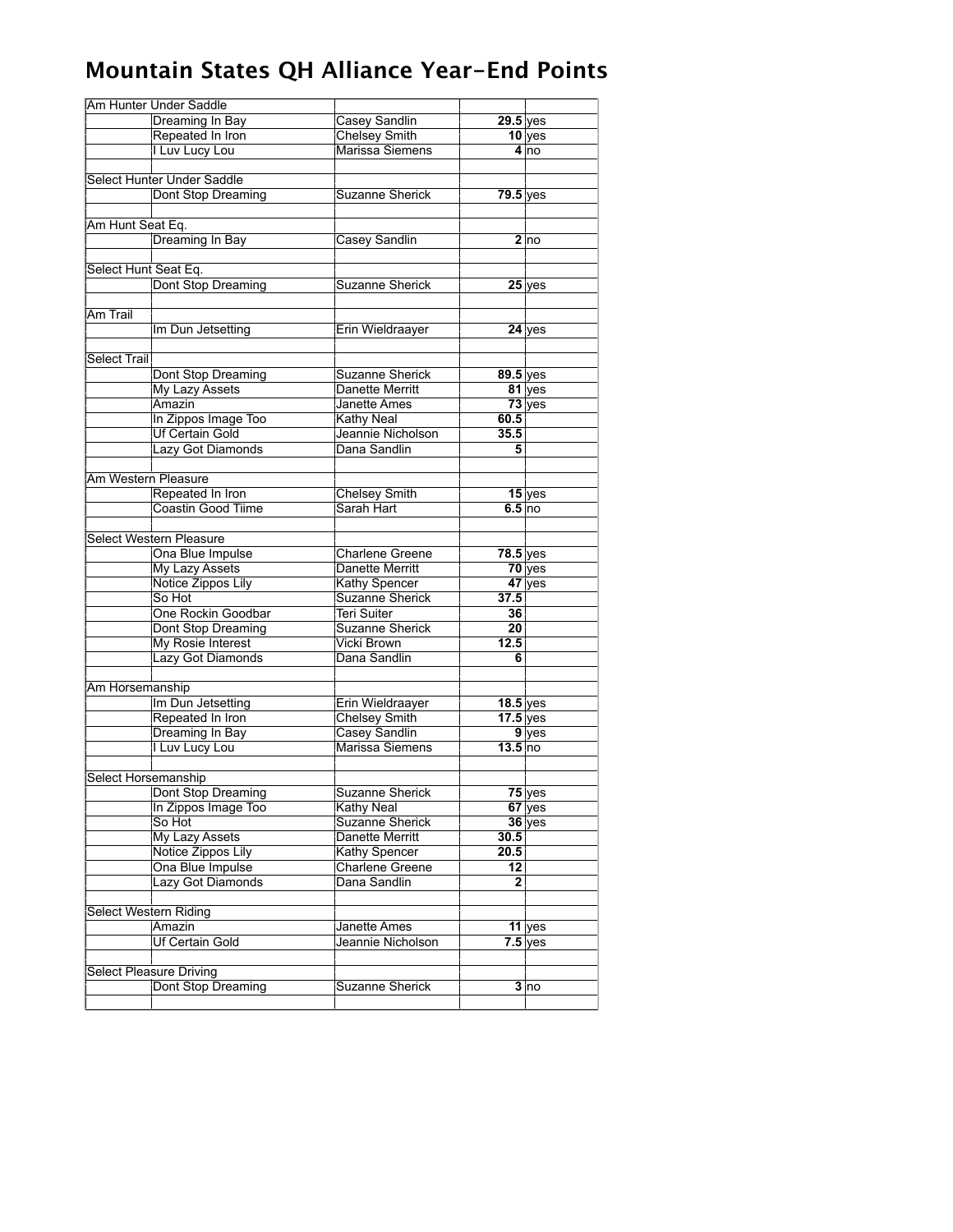|                 | <b>NOVICE AMATEUR DIVISION</b>                  |                                  |                  |                    |
|-----------------|-------------------------------------------------|----------------------------------|------------------|--------------------|
|                 | Novice Am Ranch Riding                          |                                  |                  |                    |
|                 | Santanas Peppy Doc                              | <b>Kathy Baxter</b>              | $34.5$ yes       |                    |
|                 | <b>Hot Blazing Ember</b>                        | Jaime Havens                     | $25.5$ yes       |                    |
|                 | Sweet Dun Surprise                              | <b>Sharon Naccarato</b>          |                  | 5 <sub>no</sub>    |
|                 | <b>Good Cabbie To Boot</b>                      | Carrie Walters                   |                  | 4 <sub>no</sub>    |
|                 | Novice Am Yearling Geldings                     |                                  |                  |                    |
|                 | Dun Foolin Around                               | <b>Kimberly Nuccio</b>           |                  | 4 no               |
|                 | Novice Am 3 yr old Geldings                     |                                  |                  |                    |
|                 | A Margarita Machine                             | June Mohrland                    |                  | $10$ yes           |
|                 |                                                 |                                  |                  |                    |
|                 | Novice Am Aged Geldings                         |                                  |                  |                    |
|                 | C You In Vegas                                  | Michelle Cullier                 |                  | $27$ yes           |
|                 | Hallelujah Im Dun                               | <b>Kimberly Nuccio</b>           |                  | $11$ yes           |
|                 | <b>Everybody Talks</b>                          | Susan Stege                      | 9.5 no           |                    |
|                 | Dreaming In Bay                                 | Casey Sandlin                    | $9.5$ no         |                    |
|                 | Im Dun Jetsetting                               | Erin Wieldraayer                 |                  | $4 \text{ln}$      |
|                 | Novice Am Performance Geldings                  |                                  |                  |                    |
|                 | Seize Your Assets                               | Kelli Snodgrass                  |                  | $33$ yes           |
|                 | Dreaming In Bay                                 | Casey Sandlin                    |                  | $24$ yes           |
|                 | Ona Blue Impulse                                | <b>Charlene Greene</b>           | $17.5$ yes       |                    |
|                 | <b>Coastin Good Time</b>                        | Darlene Chase                    | 8.5              |                    |
|                 | Lazy Got Diamonds                               | Dana Sandlin                     | 8                |                    |
|                 | Good Cabbie To Boot                             | Carrie Walters                   | 6                |                    |
|                 |                                                 |                                  |                  |                    |
|                 | Novice Am Yearling Mares<br><b>Stock Market</b> |                                  |                  |                    |
|                 |                                                 | Gayle Stegman                    |                  | 6 yes              |
|                 | Novice Am Aged Mares                            |                                  |                  |                    |
|                 | Repeated In Iron                                | <b>Chelsey Smith</b>             |                  | $13$ yes           |
|                 |                                                 |                                  |                  |                    |
|                 | Novice Am Showmanship                           |                                  |                  |                    |
|                 | Repeated In Iron                                | <b>Chelsey Smith</b>             |                  | $73$ yes           |
|                 | <b>Chex Out Royal</b>                           | Julie Schumacher<br>Sharon Johns |                  | $62$ yes           |
|                 | <b>Hunting For Mayhem</b><br>Lazy Got Diamonds  | Dana Sandlin                     | $53.5$ yes<br>38 |                    |
|                 | A Margarita Machine                             | June Mohrland                    | 33               |                    |
|                 | Im Dun Jetsetting                               | Erin Wieldraaver                 | 26               |                    |
|                 | C You In Vegas                                  | <b>Michelle Cullier</b>          | 21               |                    |
|                 | Dreaming In Bay                                 | Casey Sandlin                    | 19               |                    |
|                 | Hallelujah Im Dun                               | <b>Kimberly Nuccio</b>           | 10               |                    |
|                 | Good Cabbie To Boot                             | <b>Carrie Walters</b>            | 4                |                    |
|                 |                                                 |                                  |                  |                    |
|                 | Novice Am Hunter Under Saddle                   |                                  |                  |                    |
|                 | Dreaming In Bay                                 | Casey Sandlin                    |                  | $43$ yes           |
|                 | VS Luck Be A Lady                               | Tischel Dagnoli                  | $24.5$ yes       |                    |
|                 | Repeated In Iron                                | <b>Chelsey Smith</b>             |                  | $9$ yes            |
|                 | <b>Everybody Talks</b>                          | Susan Stege                      | 7                |                    |
|                 | Novice Am Hunt Seat Eq.                         |                                  |                  |                    |
|                 | Dreaming In Bay                                 | Casey Sandlin                    |                  | $\overline{5}$ yes |
|                 | <b>Everybody Talks</b>                          | Susan Stege                      |                  | 6 no               |
|                 | Repeated In Iron                                | <b>Chelsey Smith</b>             |                  | 2 no               |
| Novice Am Trail |                                                 |                                  |                  |                    |
|                 | <b>My Lazy Assets</b>                           | Danette Merritt                  |                  | $68$ yes           |
|                 | Ona Blue Impulse                                | <b>Charlene Greene</b>           | $64.5$ yes       |                    |
|                 | In Zippos Image Too                             | Kathy Neal                       |                  | $42$ yes           |
|                 | Lazy Got Diamonds                               | Dana Sandlin                     | 40.5             |                    |
|                 | Im Dun Jetsetting                               | Erin Wieldraayer                 | 26               |                    |
|                 | A Margarita Machine                             | June Mohrland                    | 18               |                    |
|                 | <b>Chex Out Royal</b>                           | Julie Schumacher                 | 12               |                    |
|                 | Notice Zippos Lily                              | Kathy Spencer                    | 4                |                    |
|                 |                                                 |                                  |                  |                    |